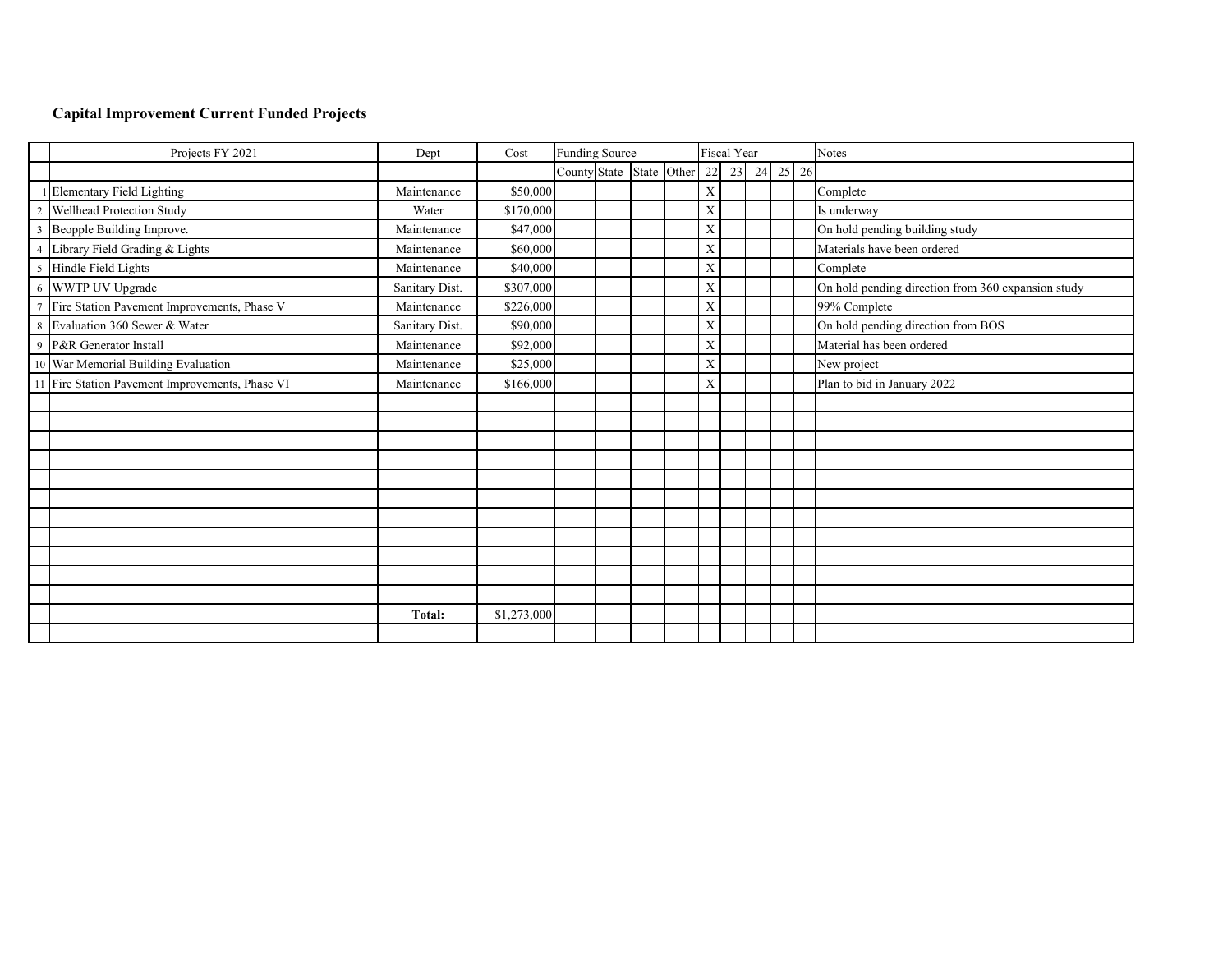|                | Projects 2022                                      | Dept                  | Cost        | <b>Funding Source</b>                   |  |  |  |   | Fiscal Year |  | <b>Notes</b>                                               |
|----------------|----------------------------------------------------|-----------------------|-------------|-----------------------------------------|--|--|--|---|-------------|--|------------------------------------------------------------|
|                |                                                    |                       |             | County Grant State Other 23 24 25 26 27 |  |  |  |   |             |  |                                                            |
|                | Wastewater System Inflow and Infiltration Study    | Sanitary Dist.        | \$50,000    | X                                       |  |  |  | X |             |  |                                                            |
| $\overline{2}$ | Courthouse Window Upgrade                          | Public Works          | \$60,000    | X                                       |  |  |  | X |             |  |                                                            |
| $\overline{3}$ | Superior Way Extension                             | Admin. / EDA          | \$975,000   | X                                       |  |  |  | X |             |  |                                                            |
|                | Hindle Building - Design & Renovation Prep         | Hindle Comm           | \$1,300,000 | X                                       |  |  |  | X |             |  |                                                            |
|                | 5 County Radio System Upgrade                      | <b>Emergency Mgmt</b> | \$2,896,950 | X                                       |  |  |  | X |             |  | Part 3 of overall County Radio System Upgrade. 50% of cost |
|                | 6 Phase I- New Animal Shelter                      | Animal Control        | \$350,000   | X                                       |  |  |  | X |             |  |                                                            |
| $\mathcal{L}$  | <b>ACHS Bathroom Renovation Planning</b>           | <b>ACPS</b>           | \$205,000   | X                                       |  |  |  | X |             |  |                                                            |
|                | 8 ACHS New Athletic Complex Planning               | <b>ACPS</b>           | \$1,395,000 | X                                       |  |  |  | X |             |  |                                                            |
| 9              | <b>ACHS</b> Metal Wall Replacement                 | <b>ACPS</b>           | \$30,000    | X                                       |  |  |  | X |             |  |                                                            |
|                | 10 ACES Front Exterior Envelope                    | <b>ACPS</b>           | \$40,000    | X                                       |  |  |  | X |             |  |                                                            |
|                | RGA HVAC Replacement                               | <b>ACPS</b>           | \$90,000    | X                                       |  |  |  | X |             |  |                                                            |
|                | 12 ACMS Gym\Locker Room Roof                       | <b>ACPS</b>           | \$280,000   | X                                       |  |  |  | X |             |  |                                                            |
|                | 13 ACES HVAC Replacement                           | <b>ACPS</b>           | \$688,050   | X                                       |  |  |  | X |             |  |                                                            |
|                | 14 Busshop Field Lighting                          | <b>ACPS</b>           | \$399,000   | X                                       |  |  |  | X |             |  |                                                            |
|                | 15 Rec Gym Safety Upgrades - Bleachers and Padding | Parks and Rec         | \$93,781    | $\mathbf{X}$                            |  |  |  | X |             |  |                                                            |
|                | 16 Gym and Field Scoreboards                       | Parks and Rec         | \$79,465    | X                                       |  |  |  | X |             |  |                                                            |
|                |                                                    |                       |             |                                         |  |  |  |   |             |  |                                                            |
|                |                                                    | <b>TOTAL:</b>         | \$8,932,246 |                                         |  |  |  |   |             |  |                                                            |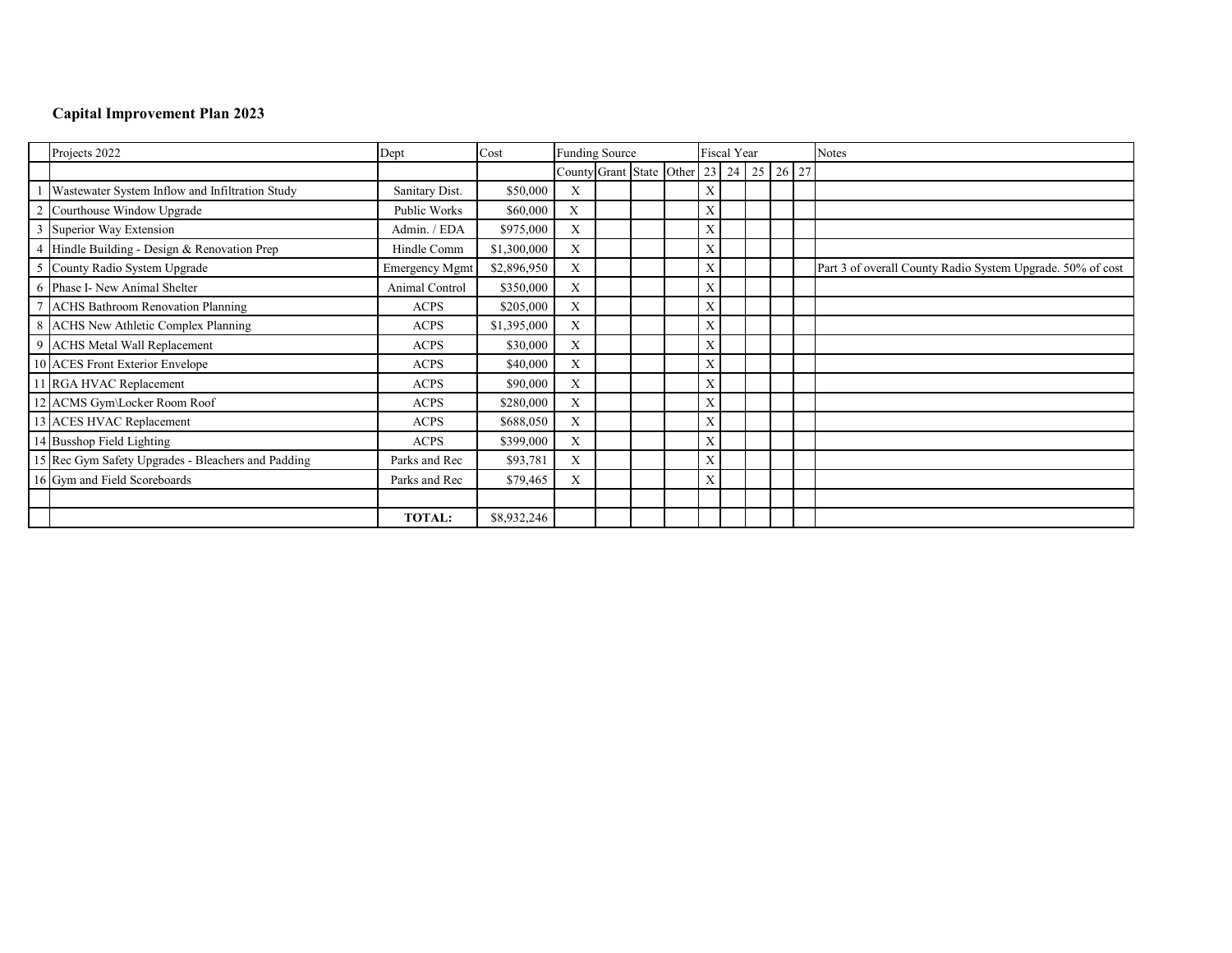|   | Projects 2023                          | Dept                  | Cost           | <b>Funding Source</b>                   |   | Fiscal Year |  |   |  |  | <b>Notes</b>                                                    |
|---|----------------------------------------|-----------------------|----------------|-----------------------------------------|---|-------------|--|---|--|--|-----------------------------------------------------------------|
|   |                                        |                       |                | County Grant State Other 23 24 25 26 27 |   |             |  |   |  |  |                                                                 |
|   | Pridesville Rd WWTP Upgrade, Phase 2   | Sanitary Dist.        | \$160,000      | X                                       |   |             |  | X |  |  | Moved back from to allow more time for direction on expansion   |
| 2 | County Park Fence Improvements         | Public Works          | \$50,000       | X                                       |   |             |  | Х |  |  |                                                                 |
|   | Jackson Building Basement Improvements | Public Works          | \$35,000       | X                                       |   |             |  | X |  |  |                                                                 |
|   | 4 Hindle Building - Renovation         | Hindle Comm           | \$1,000,000    | X                                       | X |             |  | X |  |  | \$455,000 will be deducted from 1mil (Historic Tax Credits Sale |
| 5 | County Radio System Upgrade            | <b>Emergency Mgmt</b> | \$2,896,950    | X                                       |   |             |  | X |  |  | Part 3 of overall County Radio System Upgrade. 50% of cost      |
|   | 6 ACMS Bathroom Renovations Planning   | <b>ACPS</b>           | \$180,000      | X                                       |   |             |  | X |  |  |                                                                 |
|   | Storage Building 2 Renovation          | <b>ACPS</b>           | \$115,800.00   | X                                       |   |             |  | X |  |  |                                                                 |
|   | 8 ACHS HVAC RTU 1-2 Replacement        | <b>ACPS</b>           | \$683,000.00   | X                                       |   |             |  | X |  |  |                                                                 |
|   | 9 ACHS Bathroom Renovations            | <b>ACPS</b>           | \$1,350,000.00 | X                                       |   |             |  | X |  |  |                                                                 |
|   | 10 ACHS New Athletic Complex Phase 1   | <b>ACPS</b>           | \$9,300,000.00 | X                                       |   |             |  | X |  |  |                                                                 |
|   | 11 ACES\ACHS Paving                    | <b>ACPS</b>           | \$200,000.00   | X                                       |   |             |  | X |  |  |                                                                 |
|   | 12 ACHS Plumbing Upgrade               | <b>ACPS</b>           | \$120,000.00   | X                                       |   |             |  | X |  |  |                                                                 |
|   | 13 Batting Cages                       | Parks and Rec         | \$120,065.00   | X                                       |   |             |  | X |  |  |                                                                 |
|   | 14 Basketball Court Upgrades           | Parks and Rec         | \$75,600.00    | X                                       |   |             |  | X |  |  |                                                                 |
|   |                                        |                       |                |                                         |   |             |  |   |  |  |                                                                 |
|   |                                        | <b>TOTAL:</b>         | \$16,286,415   |                                         |   |             |  |   |  |  |                                                                 |
|   |                                        |                       |                |                                         |   |             |  |   |  |  |                                                                 |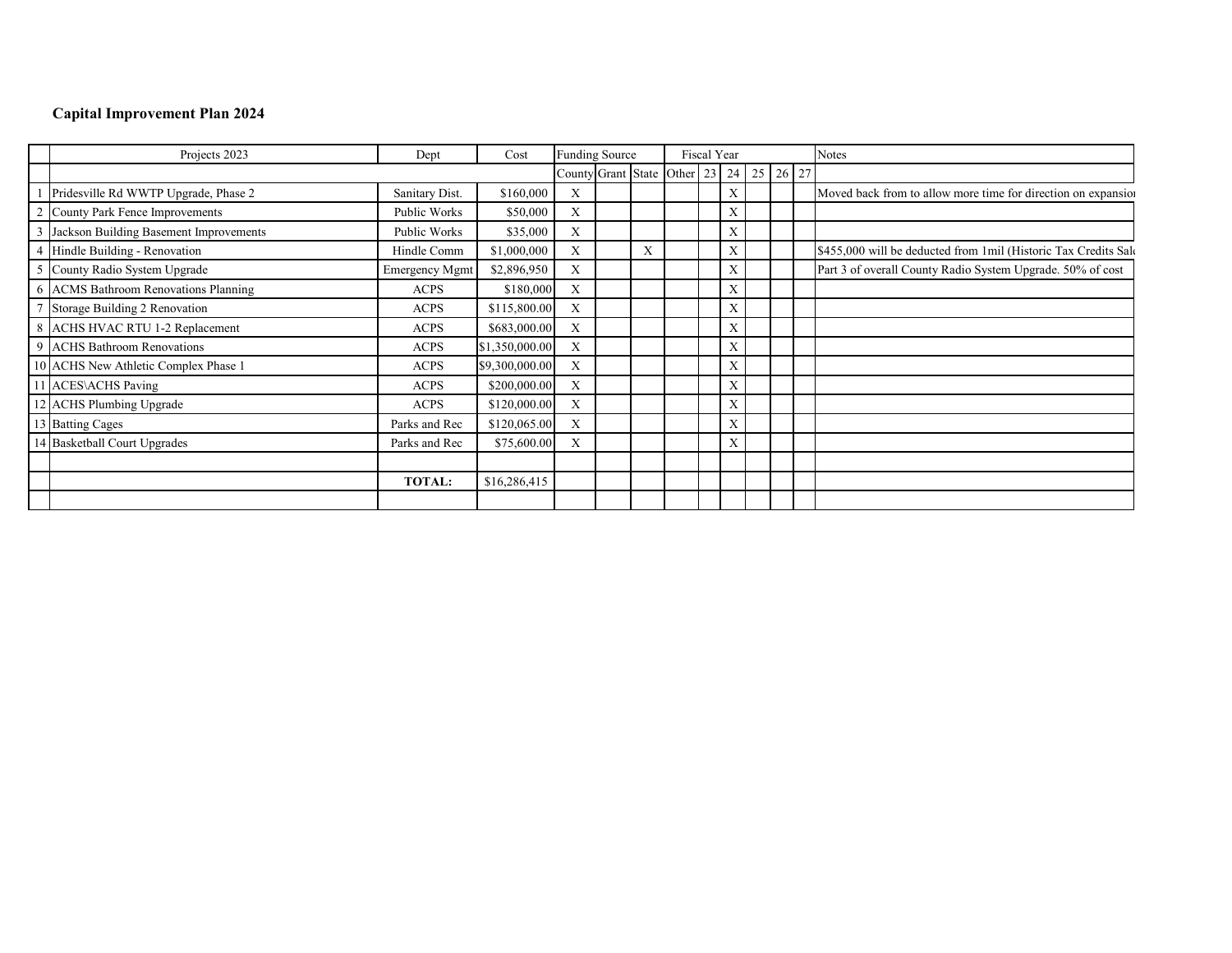| Projects 2024                              | Dept           | Cost        | <b>Funding Source</b>     |  |                                                 | Fiscal Year |  |   |  | <b>Notes</b>                                                  |
|--------------------------------------------|----------------|-------------|---------------------------|--|-------------------------------------------------|-------------|--|---|--|---------------------------------------------------------------|
|                                            |                |             |                           |  | County Grant State Other 23   24   25   26   27 |             |  |   |  |                                                               |
| EOC/Hindle Building Parking Lot Upgrade    | Administration | 187,000     | $\Lambda$                 |  |                                                 |             |  | X |  | Moved back from 2023 to allow time to complete other phases   |
| Water Well Exploration North of 360        | Sanitary Dist. | \$150,000   | $\mathbf{v}$<br>A         |  |                                                 |             |  | X |  | Moved back from to allow more time for direction on expansion |
| ACHS HVAC RTU 4 - Cafe Replacement         | <b>ACPS</b>    | \$648,000   | $\mathbf{v}$<br>$\Lambda$ |  |                                                 |             |  | X |  |                                                               |
| <b>ACMS</b> Bathroom Renovations           | <b>ACPS</b>    | \$1,200,000 | $\mathbf{v}$<br>$\Lambda$ |  |                                                 |             |  | X |  |                                                               |
| 5 ACMS HVAC Replacement Gym\8th Grade      | <b>ACPS</b>    | \$700,000   | $\Lambda$                 |  |                                                 |             |  | X |  |                                                               |
| Headstart Window Replacement               | <b>ACPS</b>    | \$135,000   | $\mathbf{v}$<br>A         |  |                                                 |             |  | X |  |                                                               |
| ACHS New Athletic Complex Phase 2 Planning | <b>ACPS</b>    | \$615,000   | $\Lambda$                 |  |                                                 |             |  | X |  |                                                               |
| 8 ACMS New Cafe Planning                   | <b>ACPS</b>    | \$565,000   | $\mathbf{v}$<br>A         |  |                                                 |             |  | X |  |                                                               |
|                                            |                |             |                           |  |                                                 |             |  |   |  |                                                               |
|                                            | <b>TOTAL:</b>  | \$4,200,000 |                           |  |                                                 |             |  |   |  |                                                               |
|                                            |                |             |                           |  |                                                 |             |  |   |  |                                                               |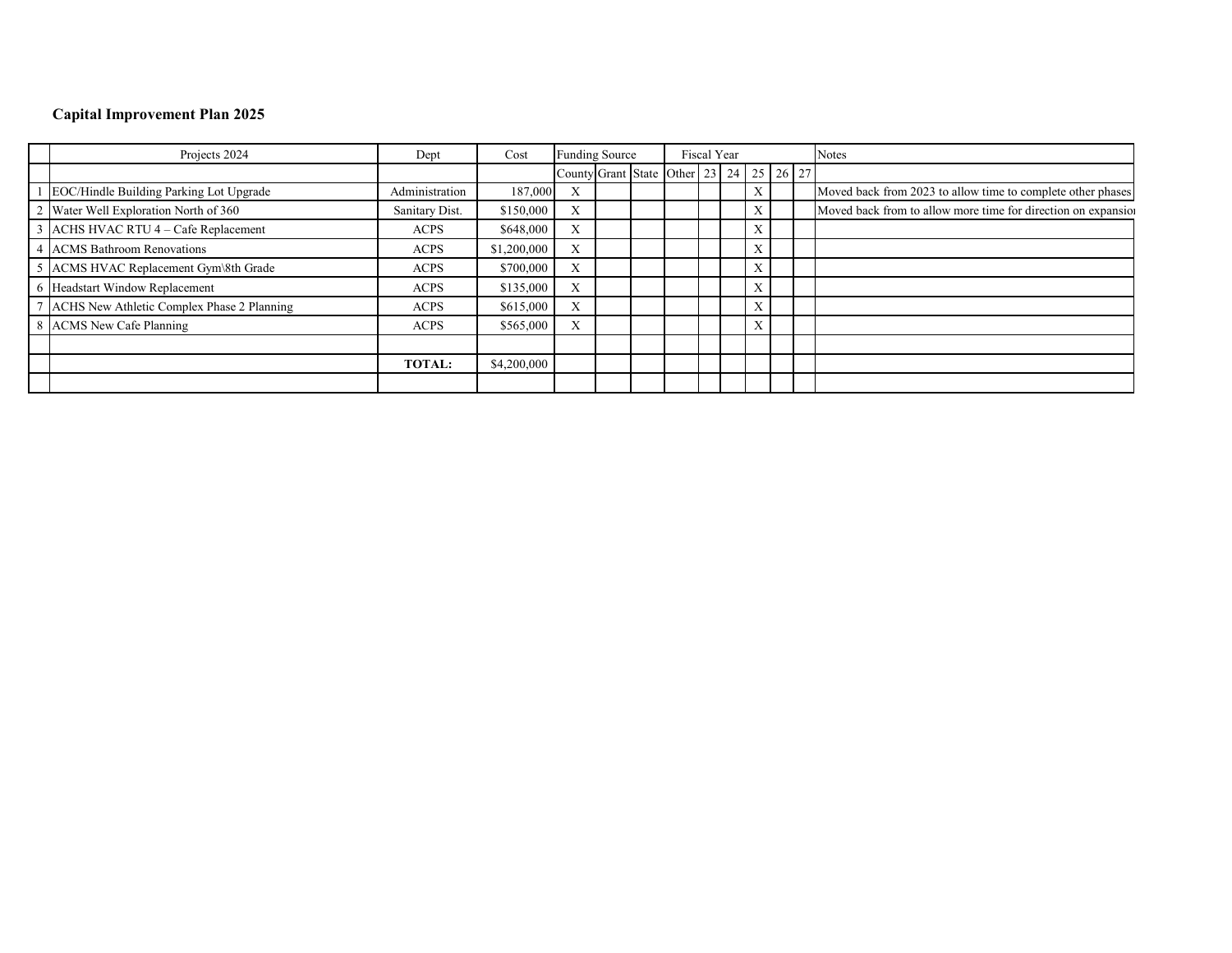| Projects 2025                         | Dept           | Cost         | <b>Funding Source</b><br>Fiscal Year    |  |  |  |  |  |  |   | <b>Notes</b>                                                |
|---------------------------------------|----------------|--------------|-----------------------------------------|--|--|--|--|--|--|---|-------------------------------------------------------------|
|                                       |                |              | County Grant State Other 23 24 25 26 27 |  |  |  |  |  |  |   |                                                             |
| <b>Water Tank</b>                     | Sanitary Dist. | \$1,634,500  | $\mathbf{x}$<br>л                       |  |  |  |  |  |  | X | Moved back from 2023 to allow more time for 360 expansion   |
| 2 Water Well Development North of 360 | Sanitary Dist. | \$150,000    | $\mathbf{v}$<br>л                       |  |  |  |  |  |  | X | Moved back from 2024 to allow time to complete other phases |
| Storage Building 1 Renovation         | <b>ACPS</b>    | \$347,400    | $\mathbf{v}$<br>л                       |  |  |  |  |  |  | X |                                                             |
| 4 ACHS New Athletic Complex Phase 2   | <b>ACPS</b>    | \$4,100,000  | $\mathbf{x}$<br>A                       |  |  |  |  |  |  | X |                                                             |
| 5 ACMS New Cafe Build                 | <b>ACPS</b>    | \$3,751,197  | $\mathbf{x}$<br>A                       |  |  |  |  |  |  | X |                                                             |
| 6 ACHS New Facility Planning          | <b>ACPS</b>    | \$6,000,000  | $\mathbf{x}$<br>A                       |  |  |  |  |  |  | X |                                                             |
| ACMS Plumbing Upgrade                 | <b>ACPS</b>    | \$200,000    | $\mathbf{x}$<br>л                       |  |  |  |  |  |  | X |                                                             |
|                                       |                |              |                                         |  |  |  |  |  |  |   |                                                             |
|                                       | <b>TOTAL:</b>  | \$16,183,097 |                                         |  |  |  |  |  |  |   |                                                             |
|                                       |                |              |                                         |  |  |  |  |  |  |   |                                                             |